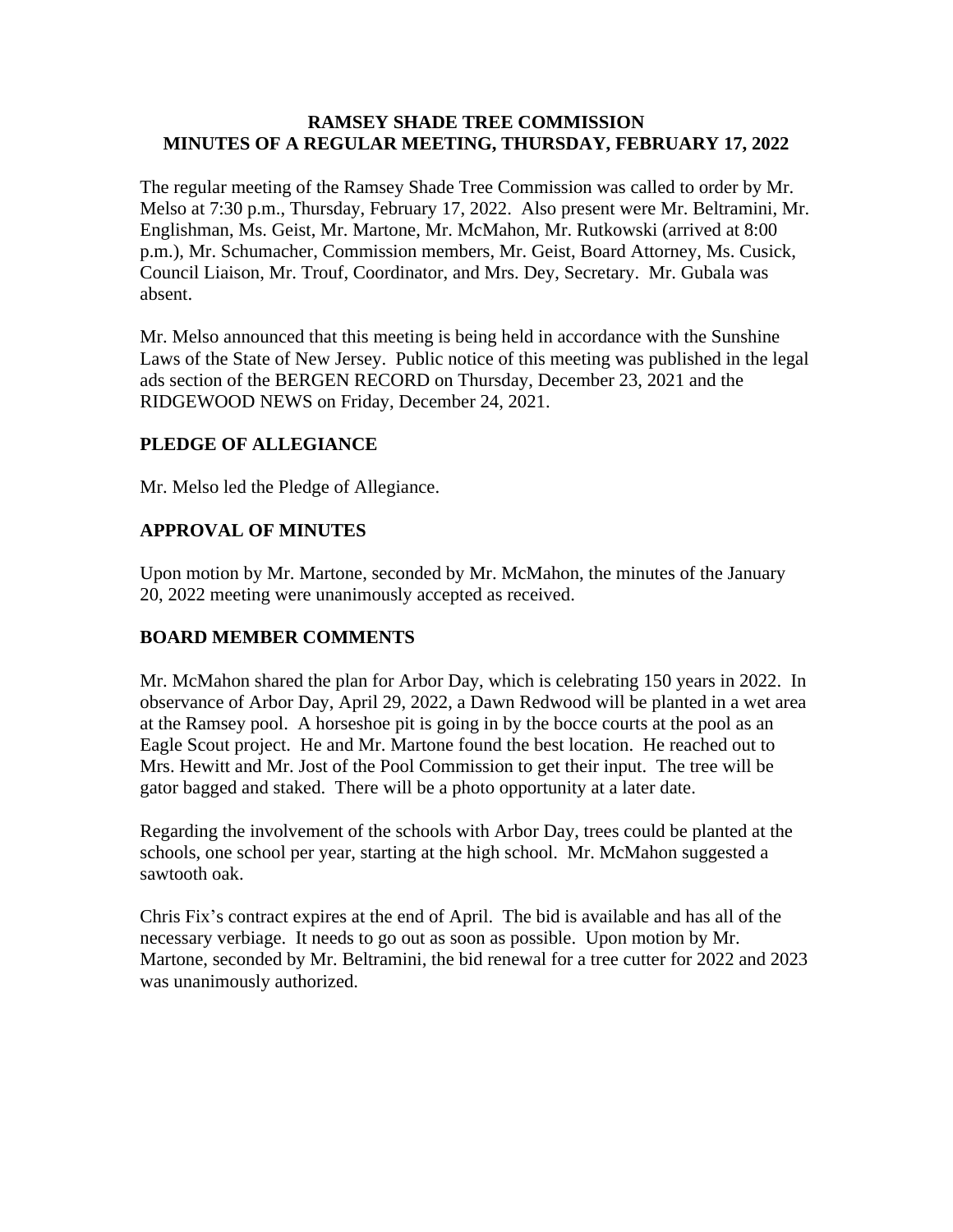### SHADE TREE COMMISSION -2- FEBRUARY 17, 2022

|                            | Yes | No | Abstain | Absent |
|----------------------------|-----|----|---------|--------|
| Mr. Beltramini             | X   |    |         |        |
| Ms. Geist                  | X   |    |         |        |
| Mr. Gubala                 |     |    |         |        |
| Mr. Martone, Vice-Chairman | X   |    |         |        |
| Mr. McMahon                | X   |    |         |        |
| Mr. Schumacher             | X   |    |         |        |
| Mr. Melso, Chairman        | X   |    |         |        |
| Mr. Englishman, Alt. 1     | Χ   |    |         |        |
| Mr. Rutkowski, Alt. 2      |     |    |         |        |

## **COMMUNICATIONS**

Board of Adjustment minutes-November 17, 2021 Planning Board minutes-November 16, 2021, December 7, 2021, January 18, 2022 Resolution-24 Grant Street

## **TREE REMOVAL APPLICATIONS**

#### **227 Shadyside Road, Block 2401, Lot 3**

Mr. Martone had visited the residence. There are four ash trees which need to come out. Nine other trees are not in good shape. The residents are removing the trees to clean up the property. Upon motion by Mr. McMahon, seconded by Mr. Beltramini, the tree removal was unanimously approved.

|                            | Yes | N <sub>0</sub> | Abstain | Absent |
|----------------------------|-----|----------------|---------|--------|
| Mr. Beltramini             | X   |                |         |        |
| Ms. Geist                  | X   |                |         |        |
| Mr. Gubala                 |     |                |         |        |
| Mr. Martone, Vice-Chairman | X   |                |         |        |
| Mr. McMahon                | X   |                |         |        |
| Mr. Schumacher             | X   |                |         |        |
| Mr. Melso, Chairman        | X   |                |         |        |
| Mr. Englishman, Alt. 1     | X   |                |         |        |
| Mr. Rutkowski, Alt. 2      |     |                |         |        |

## **SITE PLAN REVIEW**-None

# **TREE REMOVAL PERMIT VIOLATIONS**-None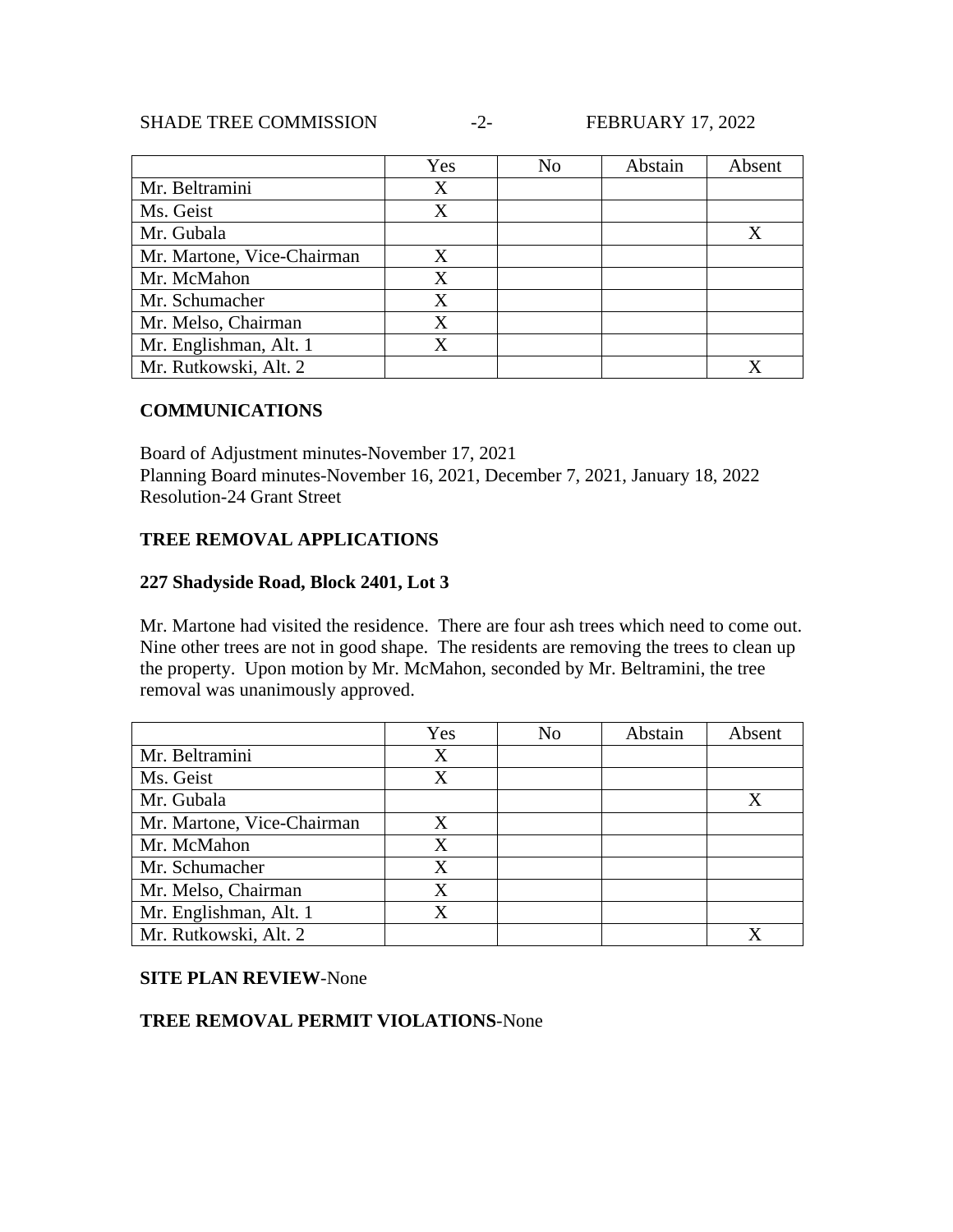SHADE TREE COMMISSION  $-3$ - FEBRUARY 17, 2022

## **LANDSCAPING PLAN REVIEW**

#### **Sal's Pizza, 71 West Main Street, Block 2308, Lot 3**

A new plan was submitted with the inclusion of the recommendations from the Shade Tree Commission. It was determined that the modifications were part of the new plan.

#### **Frezza, 24 Grant Street, Block 3608, Lot 21**

Alejandro Frezza of Airmont, New York, was present to explain the landscape plan for 24 Grant Street. He will be adding more boxwoods to the site. Green Giant Arborvitae will be planted to the right of the loading zone; that needs to be amended on the revised plan. A catalpa tree will be removed which is the only tree he is proposing to remove. A kousa dogwood and a red maple will also be put in. Irrigation will be put in. That fact will need to be added to the notes. One of the River Birches needs to be removed from the planting schedule. A revised plan will be needed. The amount of greenspace should be stated on that plan. The seal for the landscape architect is also needed. Deer barriers are needed at least for the dogwood and the red maple. The neighbor has a red oak along the property line which is not in the borough easement. The borough is not responsible for its removal. The parking spaces also should be numbered. "Residence" should be replaced with "Office." The landscape work will begin as soon as he receives all of his permits, which should take two to three weeks, and his materials. He was given nine months for completion by the Planning Board. The lawn area will be irrigated. The corner oak tree may be in the right-of-way. Mr. Trouf and Mr. McMahon will take a look at it. Mr. Frezza was asked to submit three copies of the revised plan for the March meeting so that it can be voted on.

## **RESIDENTIAL SITE INSPECTIONS**

All trees must be marked and there must be a decision about what to do with the stumps. At noted earlier, Chris Fix is under contract until April, 2022.

Work Order #1

**11 Van Gelder Court**-Large trunks will be stacked off property.

**463 Island Road-**The tree will be removed (O&R).

**57 Momar Drive-**The tree will be removed (O&R); trimming will be done over the driveway.

**265 Norman Drive-**The tree will be removed.

**15 Lantern Lane-**Two trees will be elevated.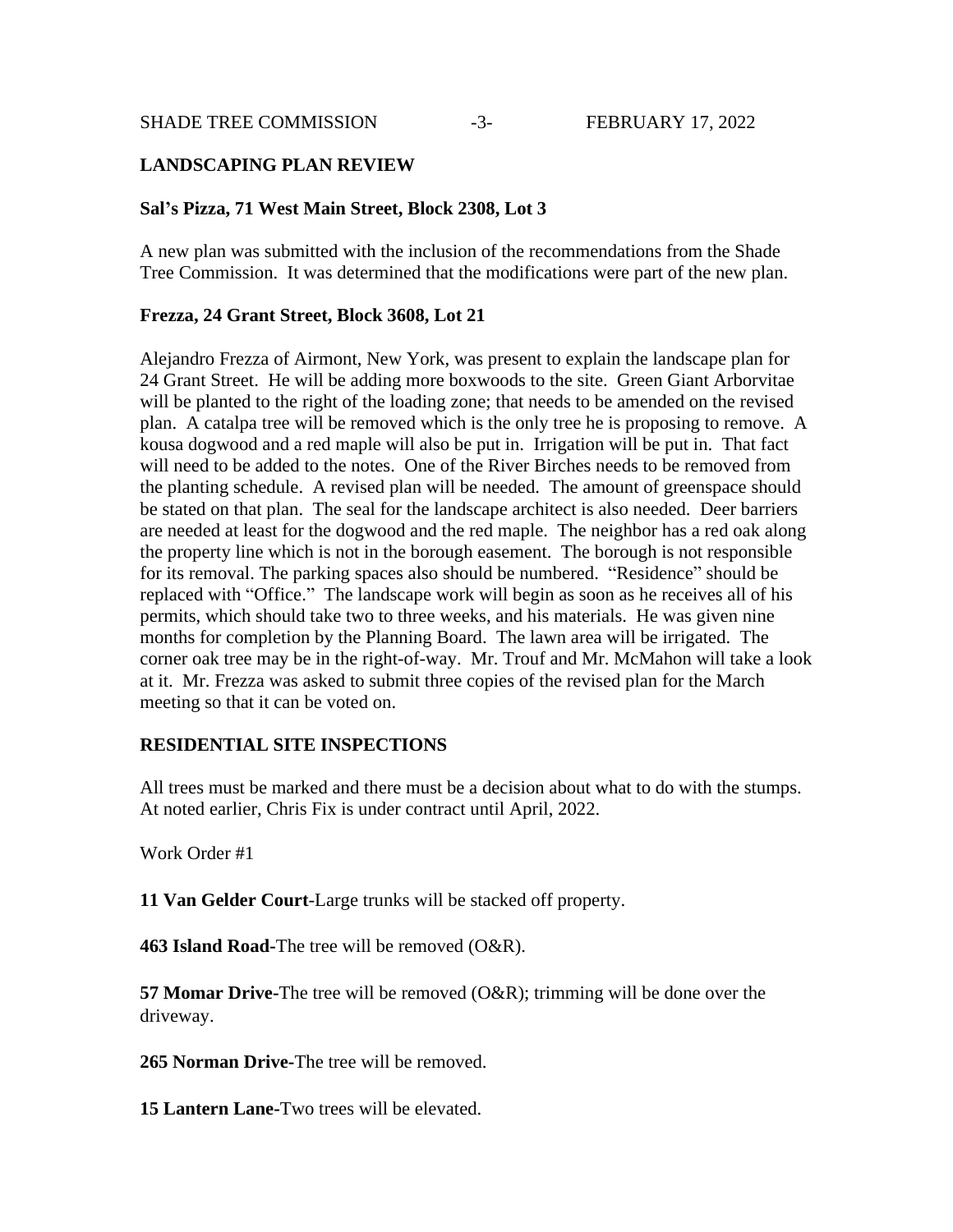## SHADE TREE COMMISSION -4-<br>FEBRUARY 17, 2022

**114 Maple Street (rear DPW property)-**Two trees will be removed; the stumps will not be ground.

**86 Fuhrman Avenue-**Dead wood will be pruned.

**70 Fuhrman Avenue-**Two trees will be pruned.

**280 West Oak Street-**The tree will be removed.

**6 Valley View Drive-**Three trees will be elevated, and the dead wood will be removed.

**251 South Central Avenue-**One tree will be pruned, elevated, and cabled; one tree will be pruned and elevated.

**21 Sauna Road-**Two trees will be removed.

**35 Monroe Street-**Five trees will be removed, and two stumps will be ground.

**34 School Street-**The tree will be removed.

**1 Shadyside Road-**The tree will be removed.

**75 Ackerman Avenue-**Two trees will be elevated.

**236 Shadyside Road-**The declining tree will be removed and flush cut.

**113, 121, 124, 128, and 131 Fuhrman Avenue-**The trees will be elevated, and the dead wood will be removed.

**19 Hosking Way-**Three dead ash trees will be removed.

**20 Brookside Avenue-**The dead ash tree will be removed.

**27 Oakridge Road-**The damaged Red Oak tree will be removed.

**Ronald Court-**Branches hanging over the roadway will be trimmed.

**52 Elbert Court-**Two trees (behind in the soccer field) will be removed.

**183 East Main Street (Island Road side)-**The tree will be removed.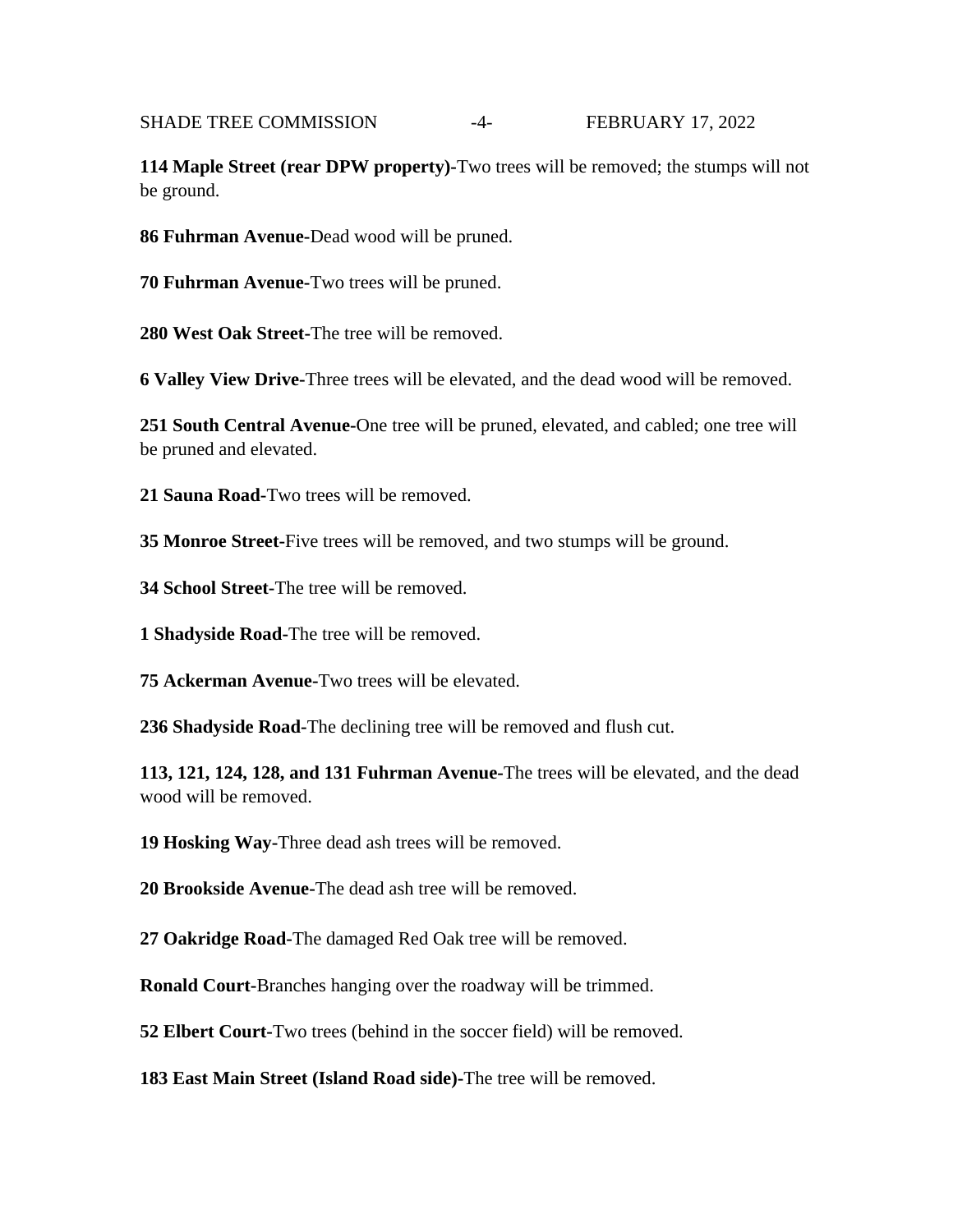### SHADE TREE COMMISSION  $-5$ - FEBRUARY 17, 2022

**299 East Main Street (Memorial Park)-**Two trees will be elevated and the dead wood will be removed. The second trunk will be removed for better balance.

**11 Joshua Drive-**Two broken limbs will be removed.

**63 North Spruce Street-**The tree will be removed.

**329 Elbert Street-**The branches hanging over the swing set (Green Acres) will be trimmed.

# **COMMERCIAL SITE INSPECTIONS**

Regarding **Ramsey Mitsubishi, 1355 Route 17S, Block 3804, Lot 1,** a revised site plan is supposed to be submitted to the Planning Board by March 1st.

## **OLD BUSINESS**

Mr. Geist spoke with Mr. Whitaker regarding Wawa. Judge Meehan approved the plan with no provision to go back to the Shade Tree Commission. The order is the order. They will not be coming back to Shade Tree. They must adhere to the landscape plan they have. They came before the Commission in 2014-2015 but Shade Tree never did approve Wawa's landscape plan. There was discussion about a vote of no confidence. Upon motion by Mr. Melso, seconded by Mr. McMahon, and approved, the Shade Tree Commission issued a vote of no confidence on the planting plan as approved by the Superior Court. Mr. Martone asked who will do the final inspection since the plan was not approved by Shade Tree. An inspection will proceed as it always does.

|                            | Yes               | N <sub>0</sub> | Abstain | Absent |
|----------------------------|-------------------|----------------|---------|--------|
| Mr. Beltramini             |                   | X              |         |        |
| Ms. Geist                  | Χ                 |                |         |        |
| Mr. Gubala                 |                   |                |         |        |
| Mr. Martone, Vice-Chairman | X                 |                |         |        |
| Mr. McMahon                | X                 |                |         |        |
| Mr. Schumacher             | Χ                 |                |         |        |
| Mr. Melso, Chairman        | $\rm\overline{X}$ |                |         |        |
| Mr. Englishman, Alt. 1     |                   |                | Χ       |        |
| Mr. Rutkowski, Alt. 2      |                   |                |         |        |

## **NEW BUSINESS**

Thirty-three trees will be planted in the spring, including one at the high school. The curbs need to be marked. The Commissioners should speak with the homeowners and also select any species which are missing on the list. Due to a possible short supply of